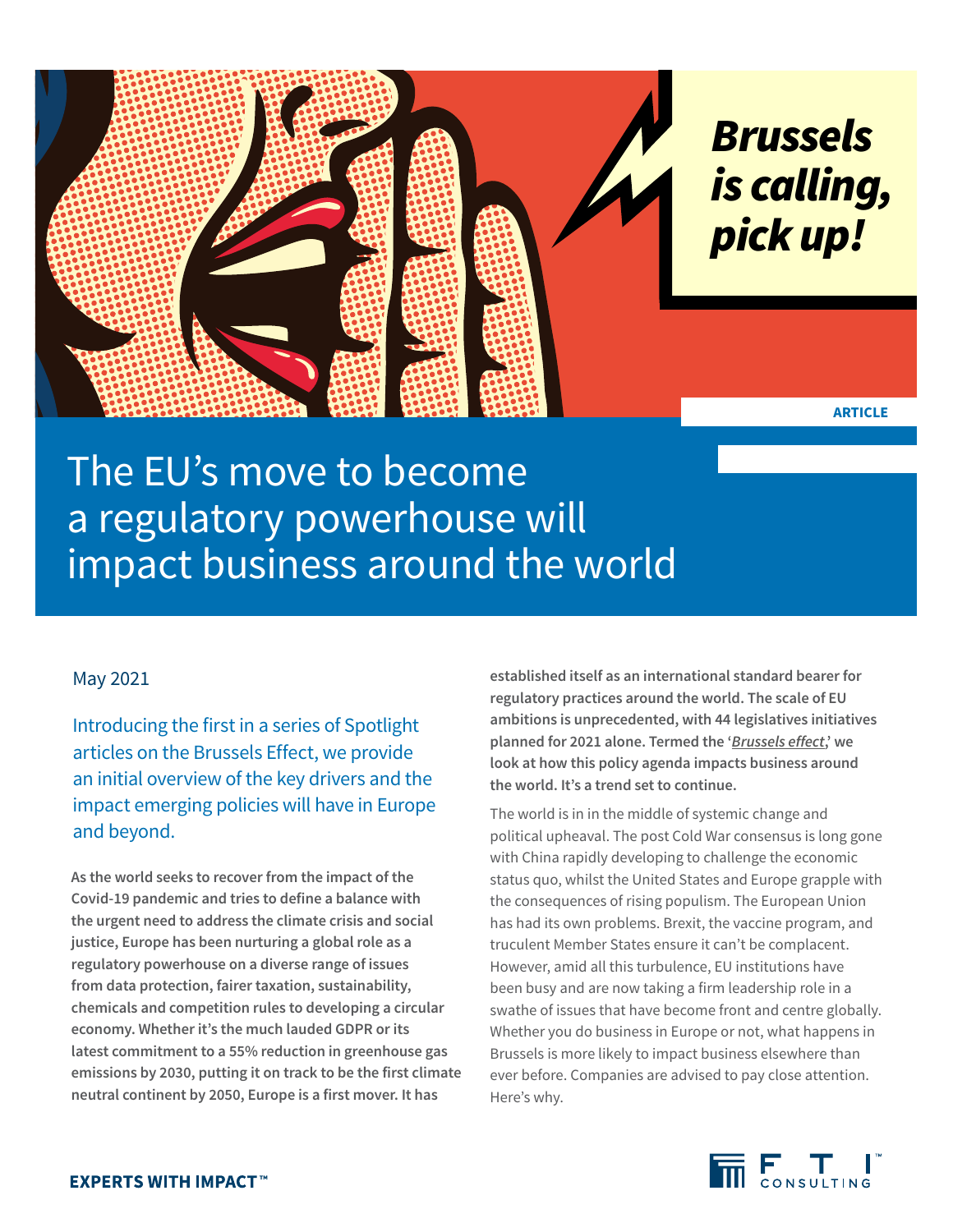## **Defining the "Brussels Effect"**

Globalization takes many forms. Similar to how the U.S. has dominated consumer goods and the entertainment industry through global market capitalism, the **EU is exporting its main policy frameworks and objectives, with many foreign governments showing a keen interestto align. This has created a Brussels Effect in global policy.** 

In a nutshell, the **Brussels Effect is the EU's ability to influence global governments, third parties and corporations – as well as the interactions between them – through its policy institutions.** As the EU regulates the single market –the world's largest– global businesses are increasingly pre-empting emerging regulatory requirements by aligning their practices across the board to novel European standards. In a world increasingly driven by reputation and investor and NGO activism, companies are monitoring emerging European regulation as a means to future proof their business strategies to accommodate to more stringent stakeholder expectations. In turn, these stakeholder expectations are increasingly affected by the Brussels policy discussion.

The EU's role as a regulatory powerhouse has led governments around the world to implement EU-inspired policies in their own jurisdictions. This Europeanization trend is encouraged by the European single market's dominant policies –particularly on sustainability and environmental issues– and its important market position. **EU Institutions have not shied away from their intentions of actively exporting regulatory initiatives. Consequently, Brussels has become more receptive to global businesses, albeit in an environment that is increasingly oriented towards "Europe First." Today, businesses can help drive and influence this process to ensure local realities are taken into account.** 

## **Where can we see the Brussels Effect?**

The Brussels Effect is perhaps best illustrated around the EU's flagship Green Deal for a more sustainable future, and the 'green diplomacy' that comes with it. The need to adapt to 2030 emissions targets has generated thirteen pieces of legislation in the European Commission's "Fit for 55 Package" alone. Sectors like transport and construction are being particularly targeted for a sustainability overhaul. Elsewhere, REACH has become a standard bearer for regulating the global chemicals industry; the Circular Economy Action Plan seeks to address international waste;

and a mix of the new Batteries Regulation and Mandatory Due Diligence requirements is set to govern how lithium and cobalt are extracted in markets like Latin America – through carbon intensity disclosures for minerals extraction – before they are used by EU manufacturers in the electric vehicles value chain.

The widespread trend towards an EU-aligned regulation of businesses can also help markets outside of Europe catch up in a global race to a net zero, 'build back better' recovery. Despite the current economic crisis, efforts have doubled down, and expectations have only risen.

The costs associated with the green transition and the need for public funds to help facilitate it, makes it challenging for many countries who are still paying for the pandemic. The need to access international capital therefore becomes essential. However, investment conditions are increasingly linked to how aligned local business conditions and policy standards are to EU sustainability criteria or broader ESG guidelines.

The EU's demand to regulate ESG data rating providers under the second Sustainable Finance Package aims to harmonize the financial sector's currently disjointed transformation. A push for comprehensible, aligned sustainable finance standards driven by the EU Taxonomy brings opportunities for corporations to build trust with their local stakeholders across numerous jurisdictions. This impacts many industries – energy, mining, industrials, construction and consumer goods.

> *"The EU's role as a regulatory powerhouse has led governments around the world to implement EU-inspired policies in their own jurisdictions."*